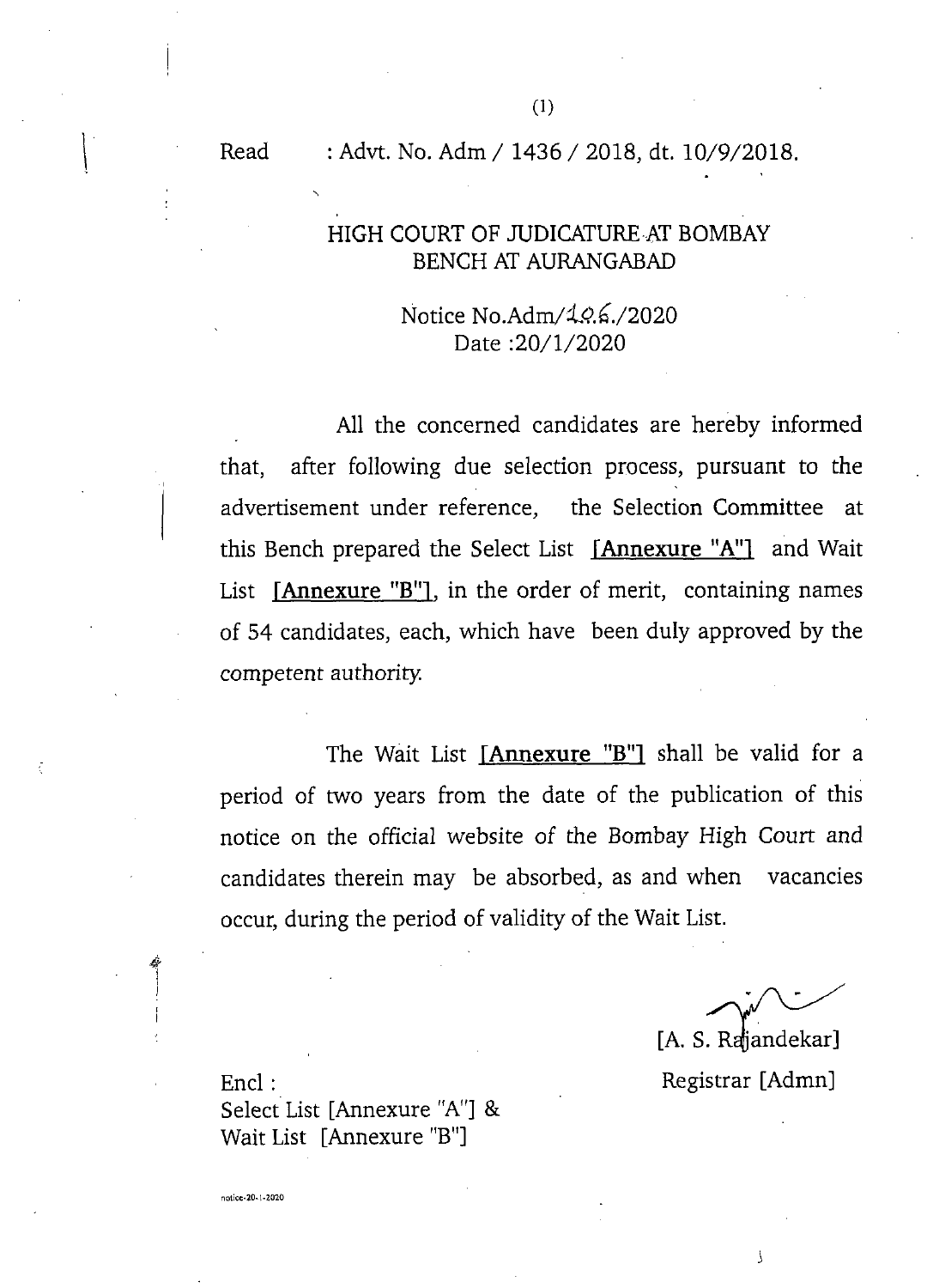## **Annexure - "A" HIGH COURT OF BOMBAY, BENCH AT AURANGABAD AURANGABAD RECRUITMENT FOR THE POST OF CLERK-2018-2019**

# **SELECT LIST FOR THE POST OF "CLERK"**

| <b>SELECT LIST</b><br><b>NO</b> | REG. ID.   | <b>NAME</b>                      |
|---------------------------------|------------|----------------------------------|
| 1                               | CLK474794  | IVINA VASANTRAO GUNJKAR          |
| $\overline{\mathbf{2}}$         | CLK4719964 | VIJAY GULABRAO AHIRRAO           |
| $\overline{3}$                  | CLK4715006 | IABHISHEK ASHOK SASANE           |
| 4                               | CLK472902  | ANURADHA SAKHARAM WAKPANJAR      |
| 5                               | CLK4717652 | ISHALINI VISHWASRAO PARDESHI     |
| 6                               | CLK47368   | <b>TUSHAR BHIMRAO BHISE</b>      |
| $\overline{7}$                  | CLK4713542 | IHARITA LINGANNA BHAIYAWAR       |
| 8                               | CLK471104  | ISHREENIVAS SATISHRAO NAND       |
| 9                               | CLK478084  | IPOONAM LAXMINARAYAN SHARMA      |
| 10                              | CLK4713944 | ISATISH VISHWANATH PAWAR         |
| 11                              | CLK473254  | IPRIYANKA SATISHRAO JOSHI        |
| 12                              | CLK479726  | IUMESH NANA CHAVHAN              |
| 13                              | CLK478349  | IMANIK PRAKASHRAO GOLDE          |
| 14                              | CLK4720574 | IBHARATI PRAKASH SONTAKKE        |
| 15                              | CLK479906  | IGOPAL RAMKISHAN NAGARGOJE       |
| 16                              | CLK4720760 | INIKHIL DILIP VARDHAMANE         |
| 17                              | CLK4714984 | INILIMA WASUDEORAO MORKHADE      |
| 18                              | CLK47198   | PURUSHOTTAM SURYAKANT SOMWANSI   |
| 19                              | CLK4715129 | IASHOK VITTHAL GATE              |
| 20                              | CLK477073  | PURUSHOTTAM NARAYAN WANI         |
| 21                              | CLK472884  | RAVI RAMESH LOKHANDE             |
| 22                              | CLK478847  | <b>GULSHAN VITTHALRAO MORE</b>   |
| 23                              | CLK477454  | <b>PRANALI BHAUSAHEB GHEGADE</b> |
| 24                              | CLK478023  | YOGITA DILIP JOSHI               |
| 25                              | CLK472356  | UMESH GANGADHAR MITKARI          |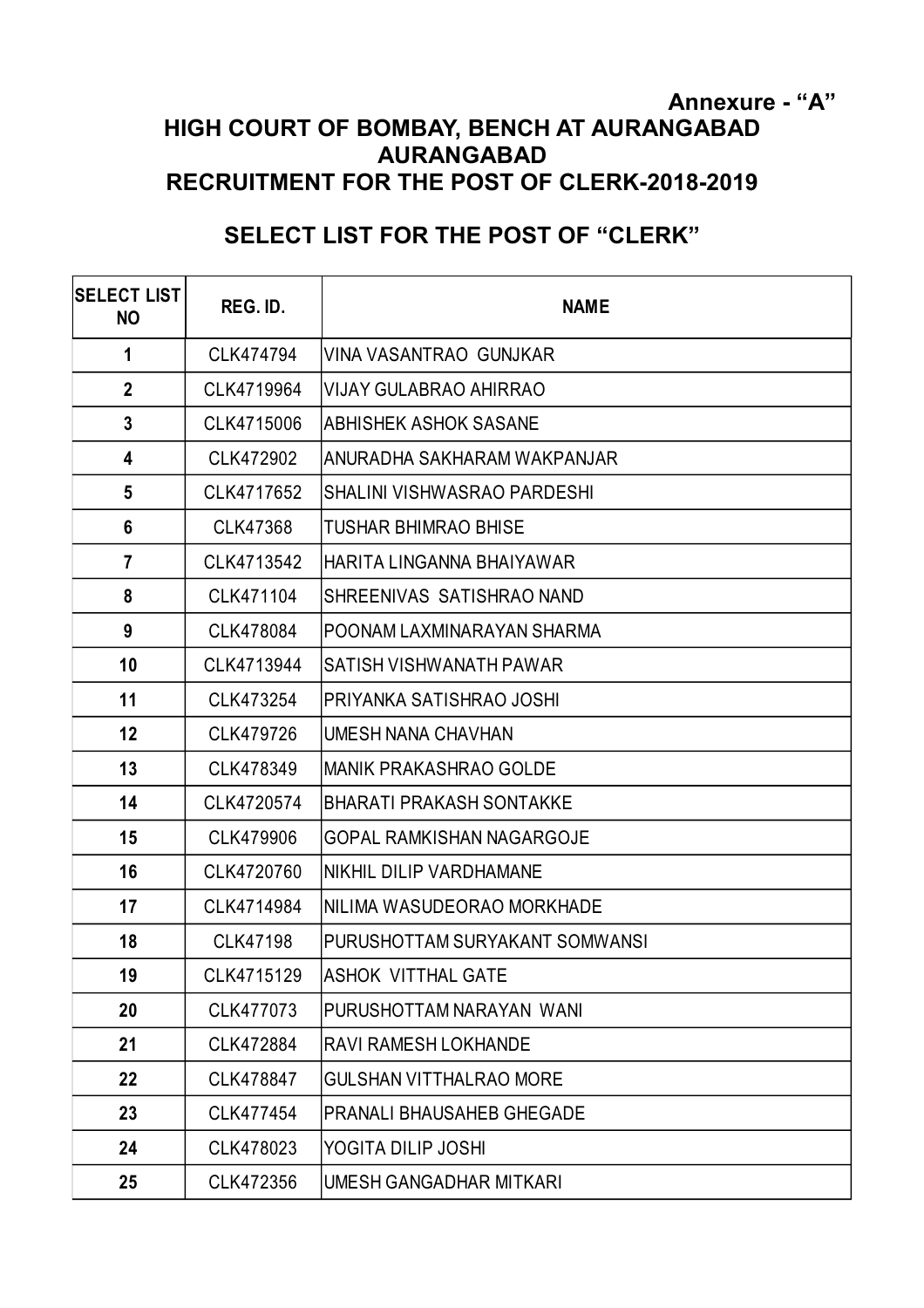# **(Page 2)**

| 26 | CLK4715427      | IANURADHA KAILAS BURKULE                      |
|----|-----------------|-----------------------------------------------|
| 27 | CLK4715316      | SNEHAL PRABHAKAR MORE                         |
| 28 | CLK477346       | SAVITA DADARAO BAROTE                         |
| 29 | CLK4717952      | ISANDHYA EKNATH INGLE                         |
| 30 | CLK4719887      | IPOONAM SHANTILAL PARAKH                      |
| 31 | CLK476677       | IMADHAV RAVASAHEB BARATE                      |
| 32 | CLK478032       | MANJUSHA SUBHASH DONGRE                       |
| 33 | CLK4712136      | ROHIDAS SHANKARRAO CHAVAN                     |
| 34 | CLK473373       | <b>RUPESH CHHAGAN SUTAR</b>                   |
| 35 | CLK4719360      | NUTAN DATTATRY BHAVSAR                        |
| 36 | CLK471250       | CHANDRAKANT SUNIL GAJBHIYE                    |
| 37 | <b>CLK472</b>   | <b>SHAFIQ UMAR SHEKH</b>                      |
| 38 | CLK475331       | <b>PARVEEN MUKHTAR SHAIKH</b>                 |
| 39 | <b>CLK47735</b> | POOJA PRAKASHRAO BICHKULE                     |
| 40 | CLK4710033      | AJITKUMAR JANARDAN CHOPADE                    |
| 41 | <b>CLK47938</b> | AJIT SHAHAJI MANJARE                          |
| 42 | CLK474465       | RAM HANUMAN BUDHWANT                          |
| 43 | CLK471699       | <b>DEEPAK NARAYAN PAWAR</b>                   |
| 44 | CLK4716340      | VAISHALI VITTHALRAO JADHAV                    |
| 45 | CLK4715528      | ISATYAWAN NANABHAU ARSUL                      |
| 46 | CLK4711567      | NILESH RAMESH UGALE                           |
| 47 | CLK472885       | IPRASAD PANDHARINATH KARMUDE                  |
| 48 | CLK478602       | <b>SYED BILALUDDIN SYED FASIUDDIN CHISHTY</b> |
| 49 | CLK479477       | PRAKASH VIKASRAO MAHAJAN                      |
| 50 | CLK475895       | LATATAI PRALHADRAO LANDGE                     |
| 51 | CLK47716        | RAKESH BAPU CHAUDHARI                         |
| 52 | CLK478533       | RAMESHWAR MAHADEV VAVALKAR                    |
| 53 | CLK471767       | <b>GANESH SHASHIKANT KULKARNI</b>             |
| 54 | CLK4714353      | <b>GOPAL BHARAT DAUND</b>                     |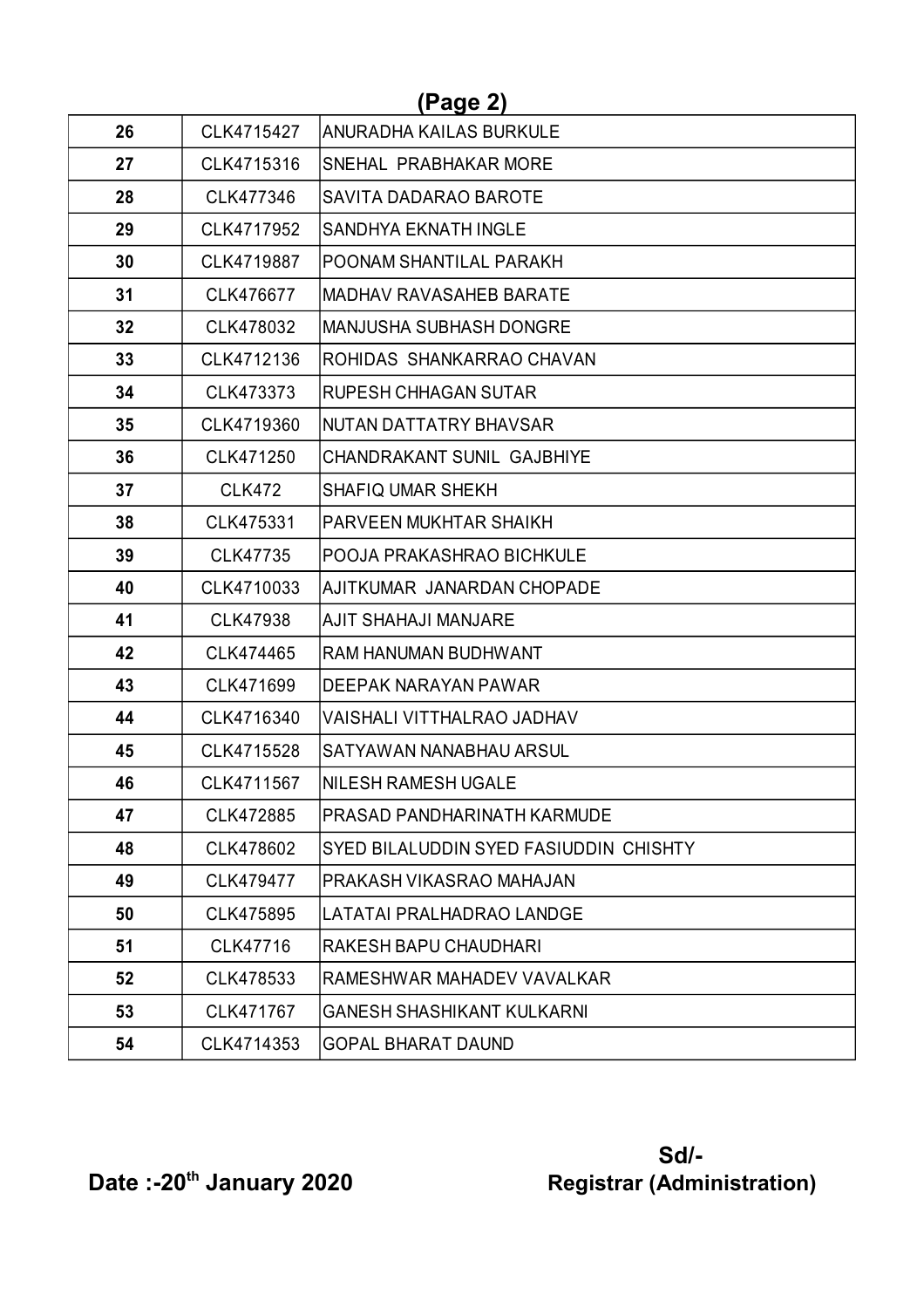#### **Annexure - "B" HIGH COURT OF BOMBAY, BENCH AT AURANGABAD AURANGABAD RECRUITMENT FOR THE POST OF CLERK-2018-2019**

| <b>WAIT LIST</b><br><b>NO</b> | REG. ID.        | <b>NAME</b>                   |
|-------------------------------|-----------------|-------------------------------|
| 1                             | CLK4715861      | <b>VIJAYSHRI SURESH KHOT</b>  |
| $\overline{2}$                | <b>CLK4738</b>  | RIZVAN AFZAL MOHAMMAD         |
| $\mathbf{3}$                  | CLK47712        | AKASH UDHAVRAO BODKE          |
| 4                             | CLK4715000      | MANOJKUMAR SHIVANAND SWAMI    |
| 5                             | CLK478207       | CHHAYA BHANUDAS PUNGLE        |
| $6\phantom{1}6$               | CLK4710840      | REKHA DILIP DHAMAK            |
| 7                             | <b>CLK4737</b>  | ISUNITA GOKULDAS VAISHNAV     |
| 8                             | CLK479382       | NAGESH DIGAMBARRAO DIWAN      |
| 9                             | CLK476264       | KIRTI KASHINATH INGOLE        |
| 10                            | CLK472433       | SATISH DHONDIRAM MAGAR        |
| 11                            | <b>CLK47287</b> | SANTOSH AMBADAS PAWAR         |
| 12                            | CLK471630       | ANANT PRABHAKAR SAKHARE       |
| 13                            | CLK4710269      | KAREENA MUSTAFA SAYYED        |
| 14                            | CLK478210       | DHARMENDRA MADHUKAR JADHAV    |
| 15                            | CLK47129        | MAROTI GULAB RATHOD           |
| 16                            | CLK471458       | MUKESH KACHRU GHUGE           |
| 17                            | CLK4714558      | AMOL SUDHAKAR JANGLE          |
| 18                            | CLK476495       | <b>ISMAIL IBRAHIM SHAIKH</b>  |
| 19                            | CLK472308       | DURGADAS LAXMIKANT DESHMUKH   |
| 20                            | CLK477078       | JIVAN MANIK CHAKURE           |
| 21                            | CLK476810       | <b>SAMIKSHA SURESH DONGRE</b> |
| $22 \,$                       | CLK474447       | DHANESH HARISHCHANDRA SALUNKE |
| 23                            | CLK4713255      | GAJANAN TUKARAM GAIKWAD       |
| 24                            | CLK47256        | TULJA SURENDRA BONDARDE       |
| 25                            | CLK4714935      | <b>GANESH ANANTRAO PANDIT</b> |

### **WAIT LIST FOR THE POST OF "CLERK"**